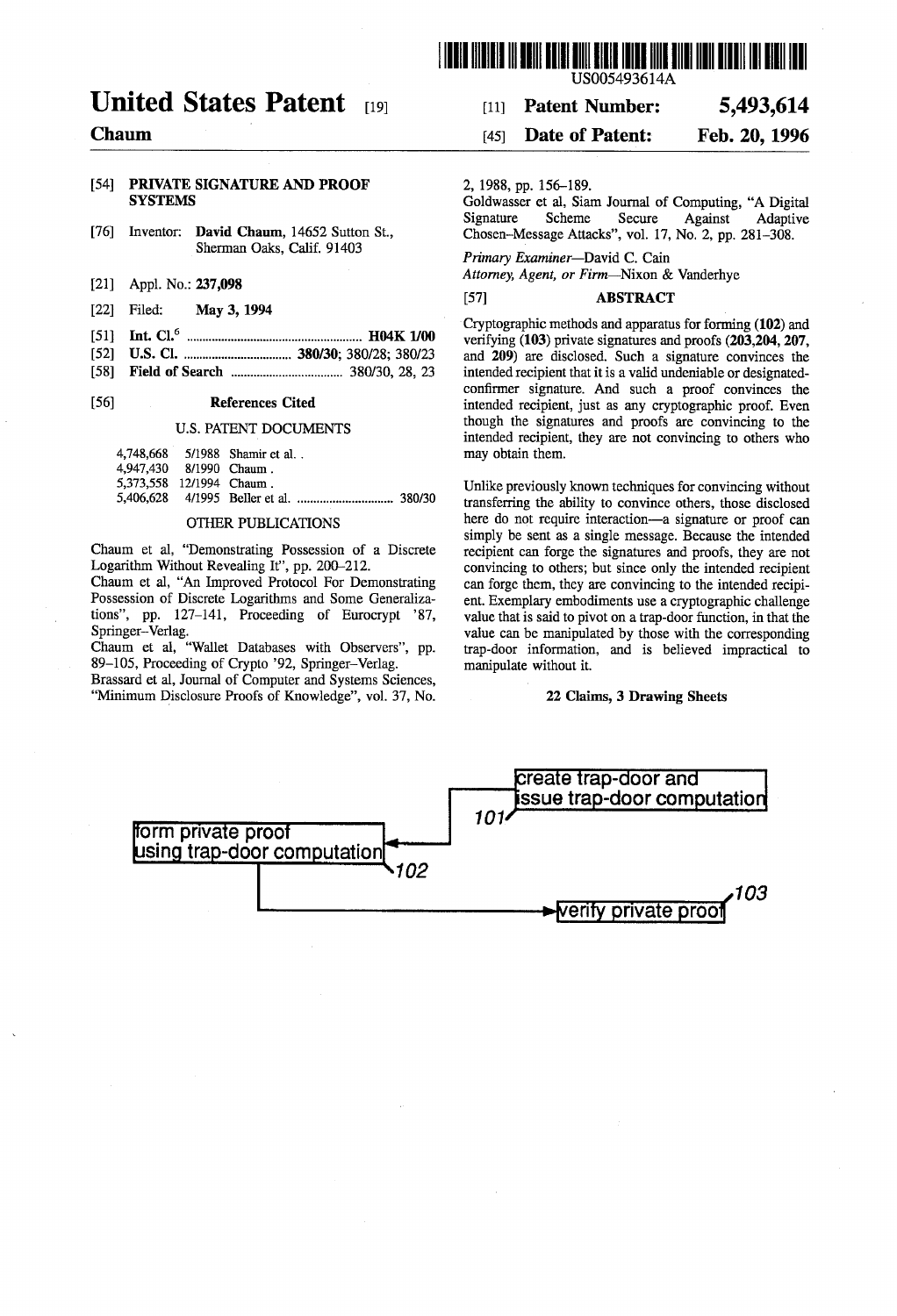

# Fig. 1b

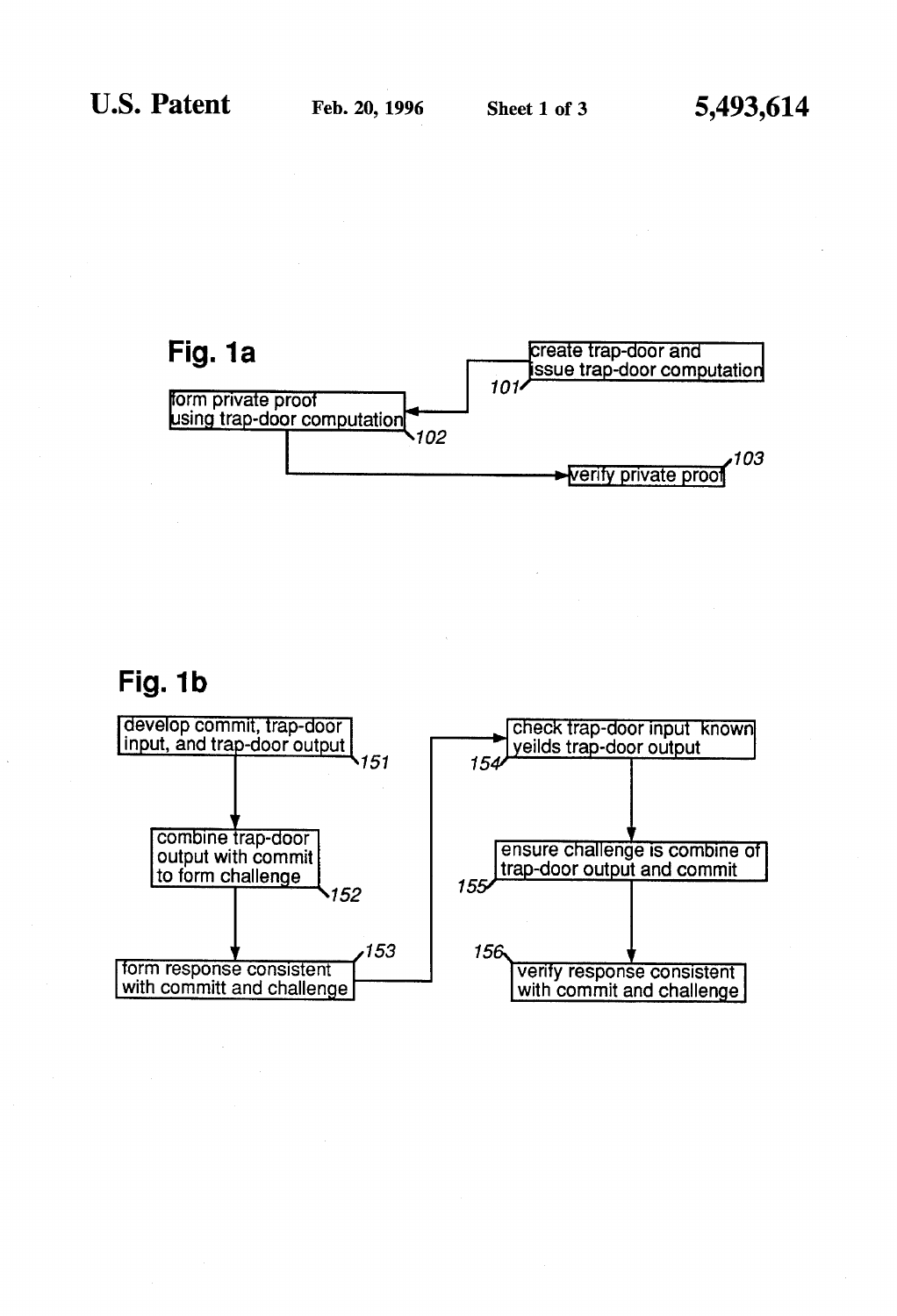

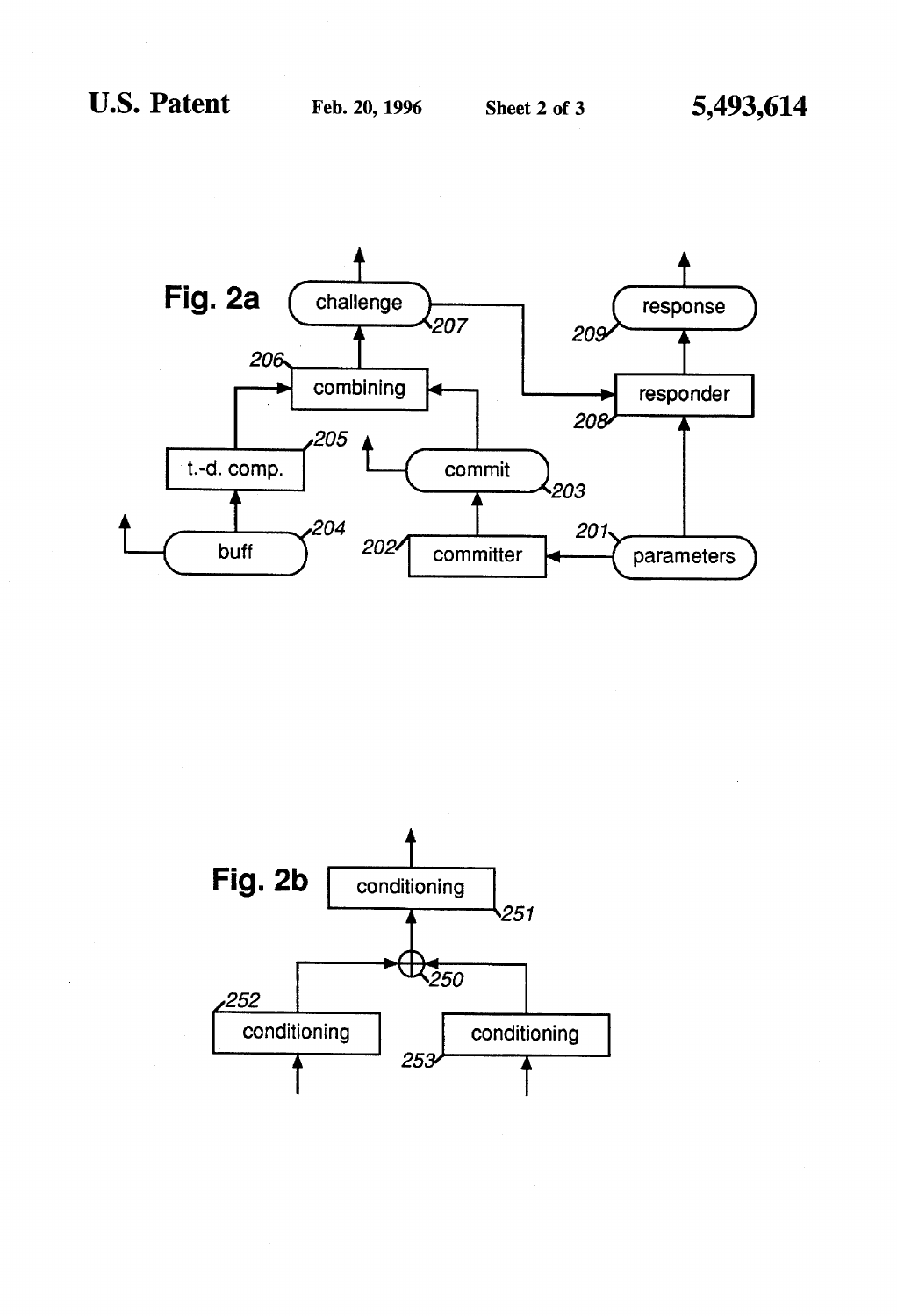

P

V

|                                                                                                                  | $y = random$<br>[4.0] P <--> V: g <sup>y</sup>  <br>-401 | Fig. 4                                                               |
|------------------------------------------------------------------------------------------------------------------|----------------------------------------------------------|----------------------------------------------------------------------|
| $b, w, v = random$                                                                                               | \402                                                     |                                                                      |
| [4.1] -> V: g <sup>w</sup>                                                                                       |                                                          |                                                                      |
| $[4.2] = [4.0]$ <sup>w</sup>                                                                                     |                                                          |                                                                      |
| $[4.2]$ -> V: $g$ WY                                                                                             |                                                          |                                                                      |
| $[4.3] = [4.0]$ <sup>V</sup>                                                                                     |                                                          |                                                                      |
| $[4.3] \rightarrow V: gV$                                                                                        |                                                          |                                                                      |
| [4.4] -> V: b                                                                                                    |                                                          |                                                                      |
|                                                                                                                  |                                                          | $403$ $\mathcal{C} = \frac{1}{4}$ ([4.4]) xor f([4.1], [4.2], [4.3]) |
| <b>c</b> = t(b) xor f(g <sup>w</sup> ,g <sup>wy</sup> ,g <sup>vy</sup> )<br><b>[4.5] -&gt; V: w + cv (mod q)</b> | $a[4.5]$ ?=? [4.1][4.6] <sup>C</sup>                     |                                                                      |
| [4.6] -> V: g <sup>v</sup>                                                                                       | [4.0] <sup>[4.5]</sup> ?=? [4.2][4.3] <sup>c'</sup>      |                                                                      |
| $[4.7]$ = s(m xor h(g <sup>v</sup> ,[4.3]))                                                                      | check [4.7] is sig on                                    |                                                                      |
| $[4.7] \rightarrow V: s(m xor h(gV, gV))$                                                                        | (m xor h([4.6], [4.3]))                                  |                                                                      |

 $\mathbf C$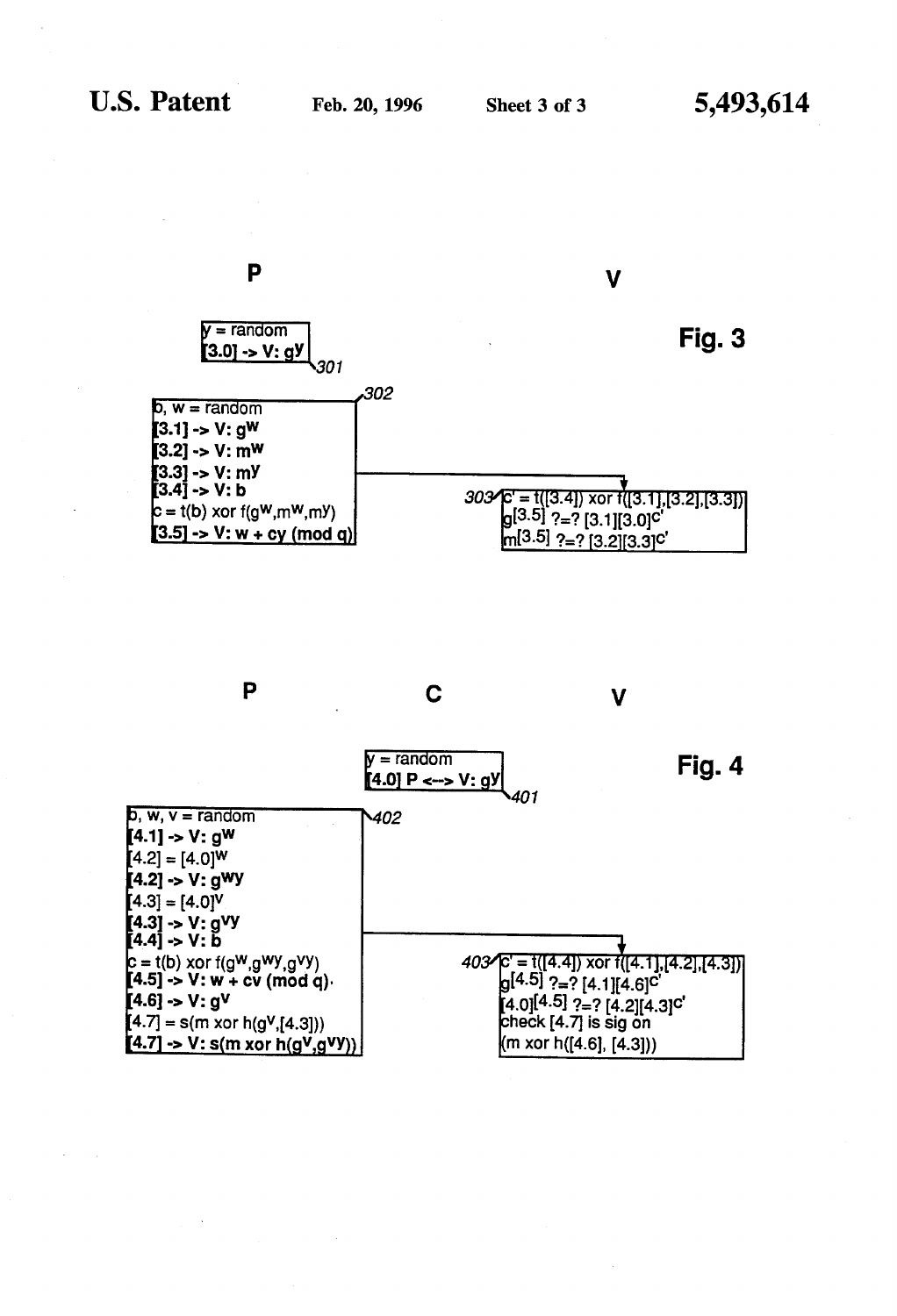$\overline{\phantom{a}}$ 

 $10$ 

 $25$ 

 $30^{\circ}$ 

55

#### PRIVATE SIGNATURE AND PROOF **SYSTEMS**

# **BACKGROUND OF THE INVENTION**

1. Field of the Invention.

This invention relates to public key cryptographic techniques, and more specifically to systems for one party to convince another, including signatures.

2. Description of Prior Art.

Included here by reference are the following and any related patents, applications, and publications: U.S. Pat. No. 4,947,430, titled "Undeniable signature systems," issued Aug. 7, 1990, to the present applicant, also as European 15 publication 88202620.6; and U.S. application Ser. No. 08/066,669 titled "Designated confirmer signature systems."

Previously disclosed undeniable and designated confirmer signature systems, such as those referenced above, use an exchange of messages between the signer and the recipient, 20 interactively in both directions, during the process of providing a signature. In some applications, such as electronic mail for instance, there may be advantage in the signer being able simply to form and send a signature without interacting with the recipient.

More generally, in the context of cryptographic techniques, a prover party is typically said to convince or prove something to an intended recipient party. In such situations the prover may desire to prevent others, apart from the intended recipient(s), from being convinced.

With signatures as well as more general proofs, the use of interaction as a way to limit a recipient to a single party determined by the prover may not be effective. If the intended recipient wishes to allow other parties to be con-35 vinced—even against the wishes of the prover it may be possible if the others cooperate in forming the challenge during the interaction.

# OBJECTS OF THE INVENTION

Accordingly, it is an object of the present invention to:

- allow signatures to be provided from a signer to a recipient in a single message that prevents signatures from being verified without limitation, but which ensures the recipient of being able to convince others of the sig- 45 nature's validity, either by participation of the signer or by that of third-party confirmers;
- allow proofs more general than signatures to be conveyed from a prover to an intended verifier, without interaction, but with limitation on who will be convinced by  $50$ the showing of the proof;
- allow incorporation of known authentication systems in practical realizations of the inventive concepts disclosed herein: and
- allow efficient, economical, and practical apparatus and methods fulfilling the other objects of the invention.

Other objects, features, and advantages of the present invention will be appreciated when the present description and appended claims are read in conjunction with the  $60$ drawing figures.

### BRIEF DESCRIPTION OF THE DRAWING **FIGURES**

FIG. 1a shows a combination block, functional and flow 65 diagram of a preferred embodiment of a private signature or proof configuration involving a prover party and a verifier

party in accordance with the teachings of the present invention.

FIG. 1b shows a more detailed combination block, functional and flow diagram of a preferred embodiment of a private signature or proof creation and verification system in accordance with the teachings of the present invention.

FIG. 2a shows a still more detailed combination block. functional and flow diagram of a preferred embodiment of a private signature or proof creation system in accordance with the teachings of the present invention.

FIG. 2b shows a detailed combination block, functional and flow diagram of a preferred embodiment of a combining function in accordance with the teachings of the present invention.

FIG. 3 shows a flowchart of a preferred exemplary embodiment of an undeniable-signature-like private signature issuing and verification protocol between a prover party and a recipient party in accordance with the teachings of the present invention.

FIG. 4 shows a flowchart of a preferred exemplary embodiment of a designated-confirmer-signature-like private signature issuing and verification protocol between a prover party and a recipient party in accordance with the teachings of the present invention.

# BRIEF SUMMARY OF THE INVENTION

In accordance with the forgoing and other objects of the present invention, a brief summary of some exemplary embodiments will now be presented. Some simplifications and omissions may be made in this summary, which is intended to highlight and introduce some aspects of the present invention, but not to limit its scope in any way. Detailed descriptions of preferred exemplary embodiments adequate to allow those of ordinary skill in the art to make and use the inventive concepts are provided later.

Terminology will first be developed by describing a known technique and introducing some further elements. 40 Then this terminology will be applied in summarizing the inventive concepts.

It will be appreciated that there are believed to be a few characteristic elements of a so called interactive proof as known in the art.

A first such element in such a proof is a "commit" to one or more parameter values. These would typically be chosen by the prover (although values chosen by the recipient are also well known). An example of a value chosen by the prover is a particular residue class whose square root might be shown by itself or multiplied with a secret square root in a "Fiat-Shamir identification" protocol, as disclosed, for instance in U.S. Pat. No. 4,748,668, May 31, 1988.

A second element in such a proof is a value referred to as the "challenge." It is believed that the unpredictability/ uncontrollability to the prover of the challenge value makes the proof convincing; if the prover could freely choose any value for the challenge, the proof would be unconvincing. In the Fiat-Shamir example, this might be the choice made by the recipient of which square roots are to be shown.

A third element is the "response" that the prover issues depending on both the commit and the challenge. In Fiat-Shamir, this would be the actual square roots shown.

The fourth element is the "verification condition" applied by the recipient, to determine if the proof is convincing. It checks that the response is consistent with the combination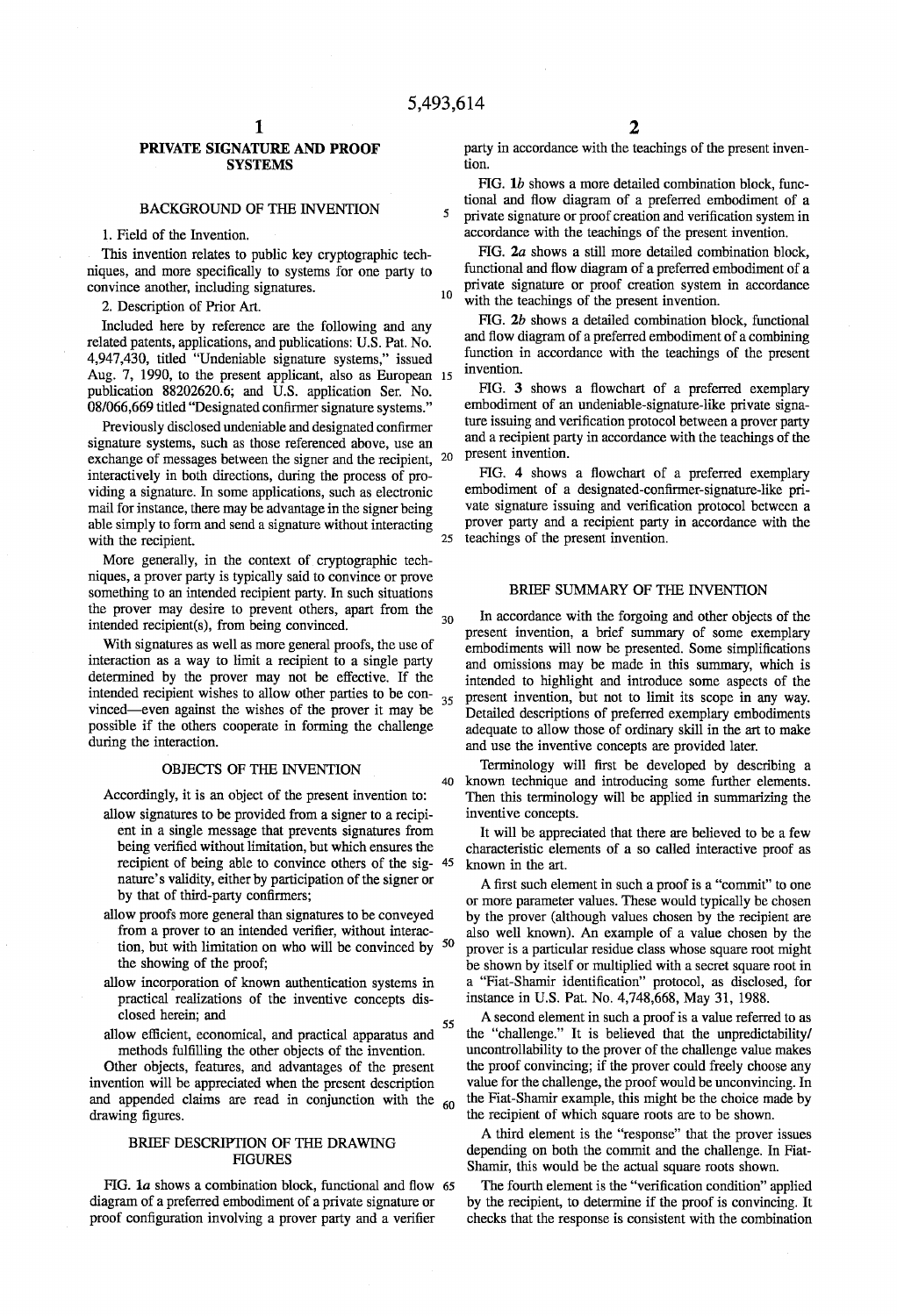of the commit and the challenge. This might, in Fiat-Shamir, include squaring and testing for equality.

There is a technique, well known in the art, for converting such an "interactive proof" to a non-interactive or "selfauthenticating proof," like the ordinary digital signature. 5 The prover chooses the challenge as the output of a one-way function applied to the commit. This is believed to keep the challenge substantially outside the control of the prover, and is accordingly believed to make the proof convincing to the recipient. The recipient need send nothing to the prover and the prover need send only the commit and response. To verify, the recipient applies the one-way function to the received commit, thereby obtaining the challenge, and then applies the verification condition on the received commit, constructed challenge, and received response.

An additional element, that will be used in describing the inventive concepts, will now be introduced. A "trap-door" operation is one that is substantially easy for any party to compute, but which only the intended recipient can invert (although the inverse need not be unique). An example of  $20$ such a mapping is the RSA encryption function. Anyone can encrypt a message with it, but only the recipient, who holds the private key, can decrypt it.

The basic forming, transmitting, and testing of a proof or signature in accordance with the teachings of the present  $_{25}$ invention will now be summarized.

The challenge is formed as the exclusive-or of two values: the first value, is the commit; the second is the output of a trap-door one way function. (For extra security, more than a simple x-or could be used, as will be described in detail 30 later.) Because the trap-door function without knowledge of the trapdoor information is in effect a one-way function, the output of this function may be assumed outside the control of the prover. The input to the trap-door function is believed best simply chosen by the prover at random, and will be 35 called the "buff."

The values transmitted by the prover to the intended recipient include the commit, the buff, and the response.

To test the received proof, the intended recipient first  $40$ m-creates the challenge by exclusive-or of two quantities. The first is constructed by applying the one-way function to the received commit. The second is obtained by applying the tran-door one-way function to the received buff. Testing of the verification condition is again on the received commit, 45 constructed challenge, and received response. Of course an invalid proof, for which the verification condition fails, will not be convincing to anyone. If the verification condition succeeds, the proof is believed to be convincing to the intended recipient. 50

A valid proof is believed not to be convincing, however, to any party substantially other than the intended recipient. By inverting the trap-door function, the intended recipient could choose any desired challenge and create a corresponding buff. And such control over the challenge, as already  $55$ mentioned above, is believed to allow arbitrary such proofs to be created. Therefor, it is believed, any such proof would be substantially unconvincing to parties other than the intended recipient, because false proofs can be created and issued by the intended recipient. But the proofs remain  $60$ convincing to the intended recipient, because he knows only he can create false proofs and he knows which, if any, false proofs he has created.

Some examples of how this inventive concept might be applied to advantage are now presented. 65

A substantially undeniable signature can be shown convincingly to its intended recipient using private signatures. A suitable basis is believed to be an interactive proof, using a commit created by the prover, for the equivalence of two discrete log problems, such as those disclosed in: "Demonstrating possession of a discrete log without revealing it," D. Chaum, J. -H. Evertse, J. van de Graaf, & R. Peralta, in Proceeding of Crypto '86, Springer-Verlag, pp. 200-212: "An improved protocol for demonstrating possession of a discrete logarithm and some generalizations," D. Chaum, J. -H. Evertse & J. van de Graaf, in Proceeding of Eurocrypt '87, Springer-Verlag, pp. 127-141; and "Wallet databases with observers," D. Chaum & T. P. Pedersen, Proceeding of Crypto '92, Springer-Verlag, pp. 89-105.

It will be assumed, for clarity, that the message to be signed is the result of a suitable one-way or hash function applied to some mutually known meaningful or otherwise desired string. The proof will then be that the undeniable signature has the same discrete log relative to the message as the signer's public key has relative to the public generator on which it is based. The interactive confirmation and denial protocols, disclosed for instance in the above referenced 'Undeniable signatures systems" may then be employed directly in the exceptional cases in which parties may wish to invoke them.

A designated confirmer signature can also be shown convincingly using a similar technique. The basic designated confirmer technique presented in "Designated confirmer signature systems," referenced above, can be applied but the proof of the signature showing part would be achieved differently.

For this it is believed sufficient to prove that the undeniable signature on a random element does in fact validly correspond to the public key of the designated confirmer (since a signature on the actual message can then be hinged on this signature on a random message). The above mentioned technique for showing the equivalence of two discrete logs can again be applied. But this time instead of showing that the generator and public key are related by the same exponent that relates the message and the signature, it is shown that the two base numbers are related by the same exponent that relates the two powers. That is, the random element has the same discrete log relative to the generator as the signature has relative to the public key.

# **GENERAL DESCRIPTION**

The drawing figures and the detailed descriptions provided later make a number of simplifying assumptions for concreteness and for clarity in exposition. It will be appreciated, however, that these should not be taken to limit the scope of the invention.

Lines and arrows in the drawing figures, for instance, represent messages (apart from the straight lines in FIG.  $1b$ ), which may be held initially or delayed on their way, passed through various parties, encoded and decoded cryptographically or otherwise to provide their authenticity and/or secrecy and/or error detection and/or error recovery. Thus the particular means or methods whereby messages are transferred are not essential to the present invention, and it is anticipated that any technique may be employed in this regard.

The term "party" is used herein to indicate an entity with control over at least the secrecy of some information, usually at least one key. It is anticipated that a plurality of people may each know all or in effect part of some key, and they might be thought of collectively as a party. In other cases, a key may be substantially unknown to people, and reside in

 $15\,$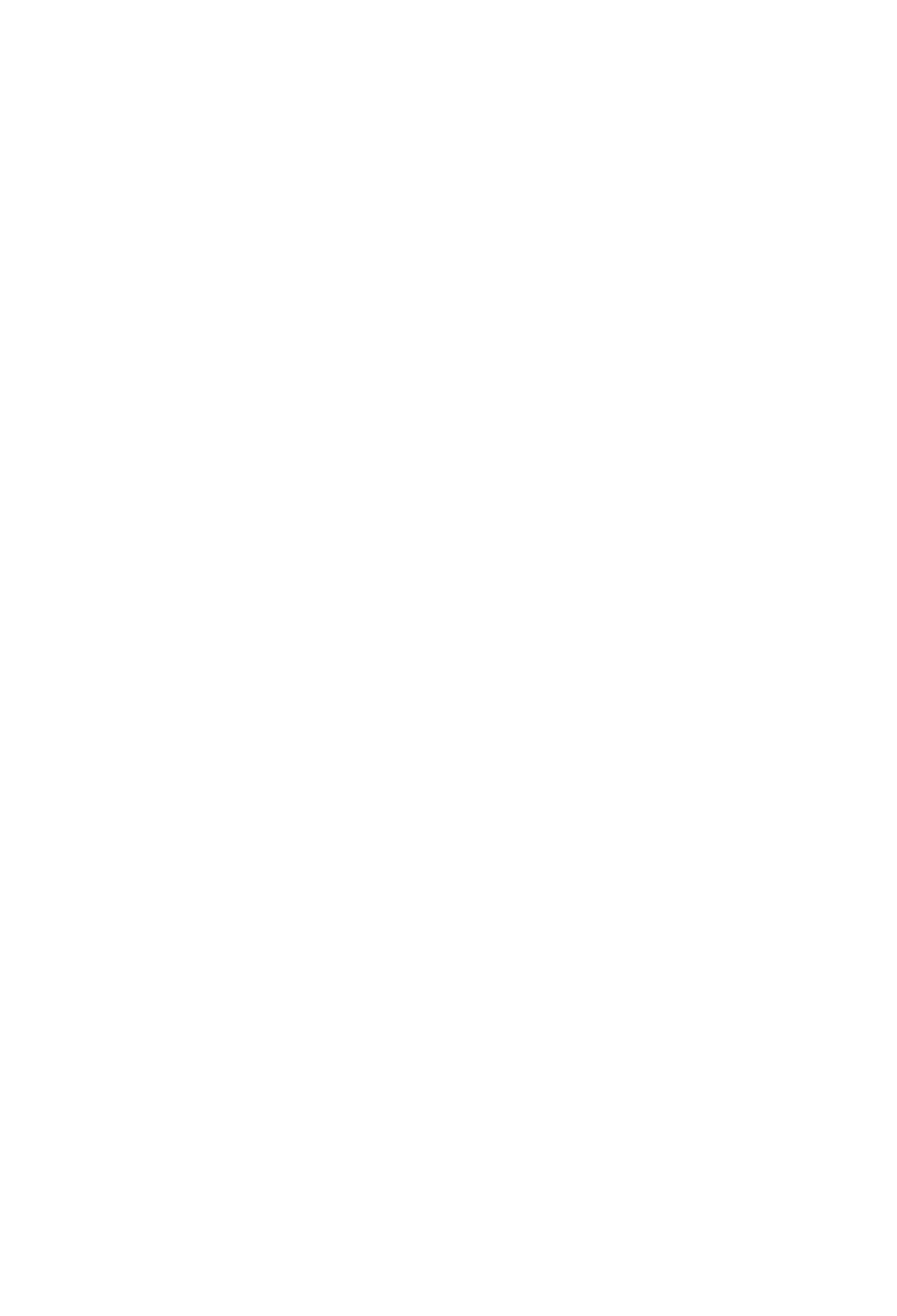some physical device, and then the device itself or those who control it from time to time may be regarded as parties.

Assigning a variable a "random" value performs the function of creating a value that should not be readily determined by at least some party. Many means and methods 5 are known in the art for generating such unpredictable quantities, often called keys. Some are based on physical phenomena, such as noise in semiconductors, or patterns detected in humans pushing buttons, or possibly deterministic cryptographic techniques sometimes called pseudoran- 10 dom generators. It is well known in the art that these various techniques can often be combined, and that post-processing can often improve the results. Thus the particular means or methods whereby random values are derived is not essential to the present invention, and it is anticipated that any 15 suitable technique may be employed in this regard.

To "convince" or "prove" something or to "transfer conviction" about something to a party are all interpreted to correspond to the notion, widely known and appreciated in  $20$ the art, of a technical method or means that substantially removes doubt. Typically the removal of doubt relies on the assumption that certain computational problems are substantially intractable. It also typically accepts a probability of a party being falsely convinced, that is preferably exponen-25 tially small in a security parameter. But these typical attributes are not necessary and can sometimes be avoided.

The notion of "manipulating" an a relationship between one or more inputs and outputs is a method that gives substantial advantage over random choice of the inputs to  $30$ produce a desired output or related set of outputs. For instance, a one-way function can be manipulated if it is desired to place certain output bits in a fixed configuration and input values can be found, substantially faster than by exhaustive search, that yield outputs with the desired fixed  $35$ configuration. Another example would be a two input oneway function, where it is desired to find multiple pairs of inputs that result in the same output. In certain circumstances, control over certain aspects of the output or inputs may not be of interest, since it may not be know how to use  $40$ them to advantage in compromising the system in which the output is embedded.

That a challenge "pivots" on a trap-door, or on a trap-door operation, is defined to mean that the challenge cannot substantially be manipulated without the trap door informa- $_{45}$ tion and that it substantially can be substantially manipulated with the trap door information. This notion of a challenge that pivots, or "pivoting" a challenge, on a trapdoor should be appreciated as a general one. As will be understood, a challenge that pivots on a trap-door is believed  $\epsilon_0$ to provide the relative ease of a first task and the relative difficulty of a second task. The substantially feasible first task is to manipulate the challenge using the trap-door information. The substantially infeasible second task has the same objective and constraints, except that the trap-door  $55$ information is not known. The ease of the first task can often be ensured directly; the hardness of the second task, it is believed, may be as difficult to verify as, for instance, the security of the underlying trap-door scheme.

In addition to the buff, which influences the pivoted 60 challenge, there may be other inputs, such as a commit. These secondary inputs are "tied" to the resulting challenge, in that it is substantially infeasible to manipulate the challenge or other inputs by changing them, and any such secondary input may be considered a secondary input. Also, 65 multiple trap-door operations may be used to pivot a single challenge. These may be arranged so that all the trap doors

are needed to manipulate, so that any one of them is sufficient to manipulate, or, more generally, that any monotonic subset of them would be sufficient.

The choice of party names, and the number of parties are examples of choices made for clarity and convenience. Naturally, the inventive concepts disclosed here should not be interpreted as limited to a particular type, grouping, or multiplicity of parties nor should there be any other implications of naming conventions or the like.

Turning now to FIG. 1, general descriptions of the interconnections and cooperation of the constituent pans of some exemplary embodiments of the inventive concepts will now be presented.

Referring specifically to FIG.  $1a$ , the overall process and means for private proof in accordance with the teachings of the present invention will now be presented. The prover is shown on the left and the verifier on the right.

Box 101 shows creation by a verifier party of both trap-door information, such as at random, and the corresponding trap-door operation. An example would be the random choice of two suitable primes as the trap-door information and their product as an encoding of the trap door operation.

Box 102 indicates how a prover party receives an encoding of the trap-door computation from the verifier and forms a private proof responsive to that computation.

Box 103 is the receipt from the prover party of the private proof created by the prover party in box 102 and the verification of the private proof by the verifier party.

Referring now to FIG.  $1b$ , an exemplary embodiment of a private proof creating and verifying in accordance with the teachings of the present invention is shown. The prover is again shown on the left and the verifier on the right.

Box 151 indicates that the prover develops three quantities. Two are related to the trap-door operation: one is its input (called the buff) and the other is its output. A simple way to develop this pair of values would be to create the buff at random and apply the trap-door operation to obtain the output value. Another example approach, without limitation, would be to combine one or more pairs and/or to operate on the components of a pair, all in a way that takes advantage of a suitable structure to preserve the validity of pairs. An illustration of this, with RSA encryption, is where it is believed that component-wise products of input/output pairs are valid pairs and the same power of both components of a pair similarly yields a valid pair.

Commit values are well known in the art of cryptographic protocol design, as can be seen, for example, from "Minimum disclosure proofs of knowledge," G. Brassard, D. Chaum, and C. Crèpeau, journal of Computer and Systems Sciences, vol. 37, no. 2, 1988, pp. 156-189. As their name implies, they are used to fix a choice that will later be challenged for a valid response. Typically a commit is based on private key information and/or random information, and does not make readily computable at least some of this information. An example is a square of a random value in a Fiat-Shamir scheme, although the public key can be regarded as part of the commit.

Box 152 indicates that two values, the tran-door output and the commit are combined to form a third value called the challenge. The combining should leave the output substantially uncontrollable by the prover; however, knowing the trap-door, it is preferably substantially feasible to compute an input for the trap-door computation that yields substantially any desired output of the combining function. This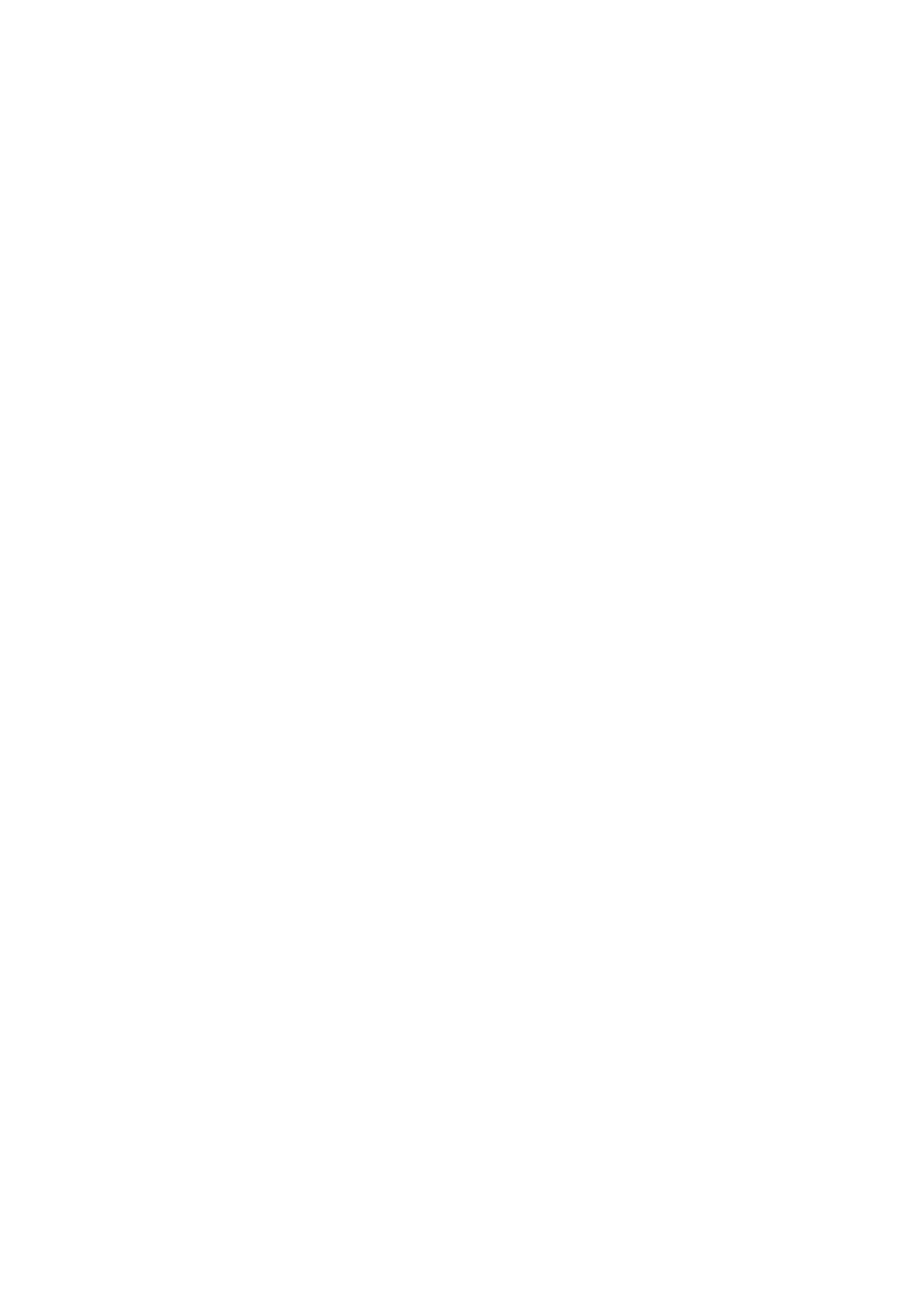55

combination may thus pivot on the trap door. The secondary input to the pivoting challenge would be the commit.

Box 153 is the forming of the response value in such a way that it is consistent with the commit and challenge values. Verifying the response should be convincing when it 5 is formed without the trap-door.

The output arrow of box 153 incident on box 154 is intended to show the transfer of the signature or proof from the creating prover to the receiving verifier. As will be appreciated, not all the values-commit, buff, challenge, 10 response need be communicated. Hash compressions or combinations of values may suffice. For example, but without limitation, the buff could be compressed or hashed, as it can be re-constructed by the verifier, or the response could be exclusive-or'ed with the buff, allowing the verifier to <sup>15</sup> reconstruct the response while still being convinced that the prover knew the buff. (It will be appreciated that this last approach makes the whole transmission uncheckable by an eavesdropper.) Any data transmission sufficient to allow the prover to perform the verification will be considered a <sup>20</sup> "communication" of the proof.

Box 154 is where the verifier ensures that the prover did in fact know the buff corresponding to the trap-door output known to the verifier.

25 Box 155 tests that the challenge is properly formed as the result of applying the agreed combine operation to the trap-door output and the commit.

Box 156 completes the checking of the signature or proof by the verifier confirming that the response is consistent with  $_{30}$ the commit and challenge values.

Turning now to FIG. 2, and particularly referring to FIG. 2a, an overall exemplary combination schematic block diagram for a preferred embodiment of a simple private proof method and apparatus in accordance with the teach-35 ings of the present invention will now be described.

Parameters 201, at least unknown to at least the verifier party for some time, and preferably confidential to the prover party, might for instance have been the result of a random number generator run by the prover and might be 40 considered private key information corresponding to public  $key(s)$  issued by the prover. The parameters 201 are shown as having two outputs, at least one of which should be responsive to any longer-term values; other components of  $45$ these outputs may be random.

Committer 202 takes input from the parameter values 201, and possibly other values, and produces one or more outputs that depend on the parameter inputs but at least do not allow the inputs to be readily reconstructed. The 50 example of showing the squares having secret square roots was already mentioned. Another know technique is to provide the output of other types of one-way function, possibly even without other structure.

Commit 203 is shown as the output of committer 202. This value is shown, as indicated by the arrow without terminating object, as being sent to the verifier.

Buff 204 is a value that can, as already mentioned, be chosen at random by the prover party, but can be constructed in other ways to be described. It may also be sent to the  $60$ verifier, although the verifier could construct it from other values, as has already been described.

Trap-door computation 205 takes its input at least from buff value 204, and possibly from random sources. It is not essential that buff 204 is chosen as random input to com- 65 putation 205, as other ways may be obvious to those of skill in the art to obtain input output pairs for the computation.

One example, already mentioned, would be to take an existing pair and perform an operation on each member of the pair that results in another substantially valid pair, such as by for instance in an RSA or similar system raising both elements to the same power or multiplying component wise by another valid pair. It is believed that any "existentially forgeable" signature scheme may be used, as defined in "A digital signature scheme secure against adaptive chosen message attack," S. Goldwasser, S. Micali, & R. L. Rivest, SIAM Journal of Computing, vol. 17, no. 2, pp. 281-308.

Combining function 206 takes its input from trap door computation  $205$  and commit value  $203$ , both as already described. The intention here, as mentioned already, is to combine the inputs, in a way that allows substantial control over the output in some cases, and prevents it in others. The example shown distinguishes between the cases, respectively, that the verifier knows or does not know the trap-door information. There might, for instance, without limitation, and as already partly mentioned, be other cases, multiple commits, multiple trap-door outputs, and multiple parties involved in the trap-door information. Some forms of the computation performed by combining means 206 will be detailed further with reference to FIG. 2b.

Challenge value 207 results as the output of combining operation 206, and is shown as being provided to the verifier party. This challenge is preferably pivoted on the trap-door operation with the commit as a secondary input. Also, has been noted, this output value along with that of commit 203 may, for instance, allow buff 204 to be calculated using the trap door information. However, it is believed that the verifier would like to know that the buff was actually known to the prover.

Responder 208 takes input from challenge value 207 and parameters 201. It releases output that reveals more, at least in the sense of what can be readily known by computation, about the parameters, responsive to the what is required by the challenge. In the Fiat-Shamir example, this would be some square roots that do not allow the private key to be determined but which are chosen from a larger set by the challenge. It is believed that the intuition for some known schemes is that if such a response were issued for all possible challenges, then the private key would be revealed and the property proved would also be established; but revealing only enough to satisfy the challenge also convinces because of the uncontrollability of the challenge.

Response 209, the output of responder 208, is the fourth and final value shown, in this exemplary embodiment, as transmitted by the prover to the verifier.

Referring now to FIG.  $2b$ , an exemplary embodiment of a combining component will now be described in detail.

Simple combiner 250 is shown so as to suggest a bit-wise exclusive-or, modular addition or multiplication. A property, already mentioned, is that knowing the trap door information should allow the output to be manipulated and not knowing it should make such manipulation substantially infeasible. In case attacks are known, or it is felt that the inputs and or outputs are not sure enough to be resistant against manipulation by each other through a simple group operator, more complex combining structures may be desired.

Conditioning mapping 251 removes structure from the output of simple combiner 250, intended as challenge 207, mentioned above.

Conditioning mappings 252 and 253 remove structure communicated between the simple combiner and inputs from trap-door computation  $205$  and commit value  $203$ . respectively.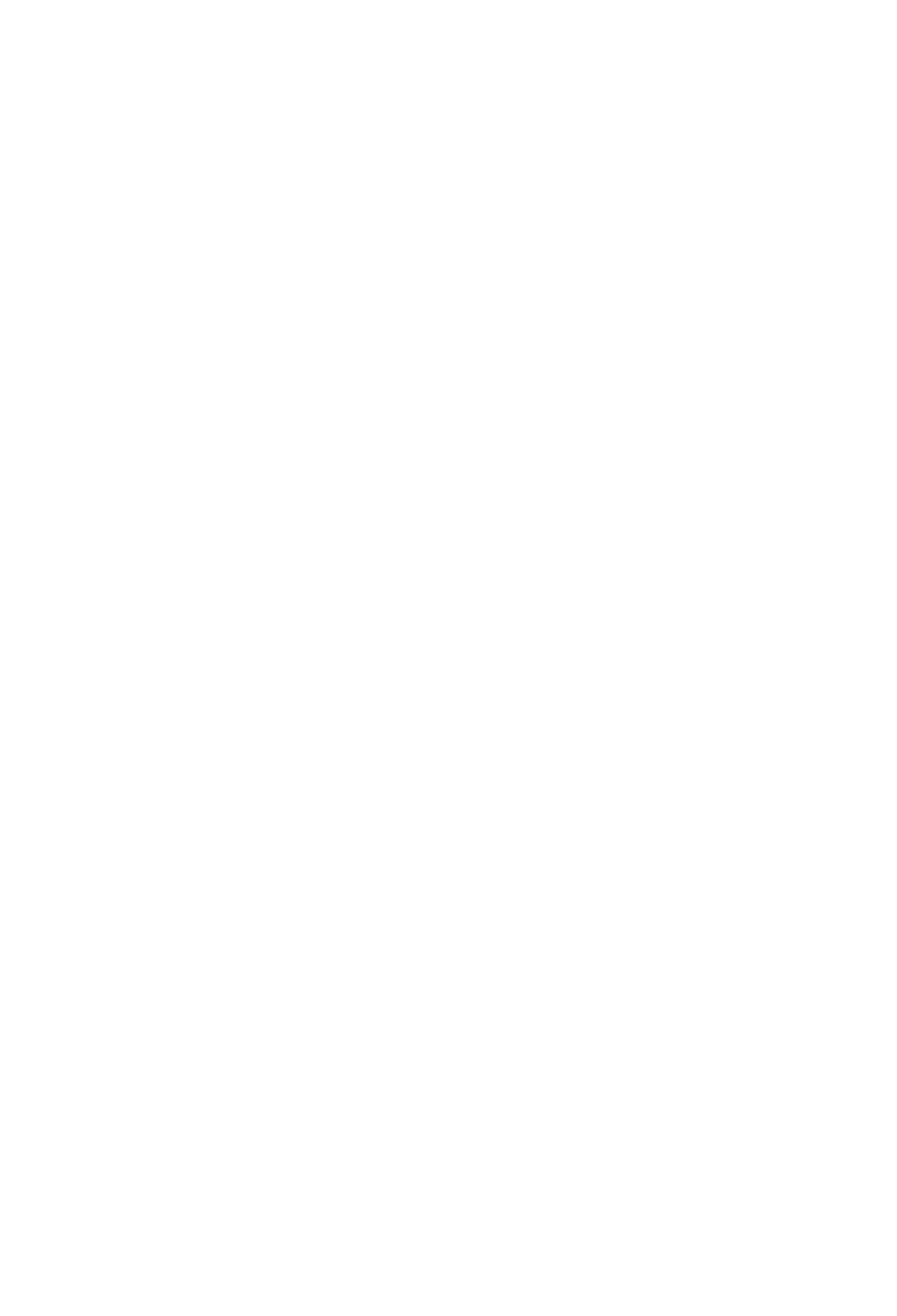15

Some non-exhaustive example ways to achieve such conditioning mappings will be sketched for completeness. A group operation using a different representation, such as x-or for the simple combiner and modular addition for the conditioning function(s), is a well known way to achieve 5 some protection at low cost. An arbitrary hash or one-way function could be used where invertability is not required, such as is believed may be the case for the commit. Where substantial invertability is needed, such as for the buff 204 and challenge 207, conditioning operations 252 and 251, 10 respectively, a blockcipher structure with non-secret key might be used. The conditioning operation might also provide some conversion, such as conforming the size or representation of its input(s) and output.

### DETAILED DESCRIPTION OF PREFERRED **EMBODIMENTS**

While it is believed that the notation of FIGS. 2–6 would  $_{20}$ be clear to those of ordinary skill in the art, it is first reviewed here for definiteness.

The operations performed are grouped together into flowchart boxes. The column that a box is in indicates which party performs the operations defined in that box. The  $_{25}$ columns are labeled by party name across the top: "P" for prover or signer, "C" for confirmer, and "V" for verifier or recipient.

One kind of operation is an equality test. The " $?=$ " symbol is used to indicate such a test, and the party 30 conducting the test terminates the protocol if the equality does not hold. (If the test is the last operation to be performed by a party during a protocol, then the success or failure of the test determines the party's success or failure with the protocol.)  $35$ 

Another kind of operation is that of sending a message. This is shown by a message number on the left: followed by a recipient name and an arrow (these appear for readability as either a recipient name then left pointing arrow, when the recipient is on the left: or right pointing arrow then recipient 40 name, when the recipient is on the right); followed by a colon; finally followed by an expression denoting the actual value of the message that should be sent. (These operations are depicted in a "bold" typeface for clarity.) Square brackets are used to delimit message numbers and such an <sup>45</sup> expression stands for the value of the corresponding message.

The further operation of saving a value under a symbolic name is denoted by the symbolic name on the left-hand-side 50 of an equal sign and an expression on the right-hand-side.

Several kinds of expressions are used. One is just the word "random." This indicates that a value is preferably chosen uniformly from an appropriate set of values (defined in the text where not obvious to those of skill in the art) and 55 that is chosen independently of everything else in the protocol. Creation of random values has already been mentioned.

A further kind of expression involves exponentiation. All such exponentiation (unless noted otherwise) is in a single  $_{60}$ public finite group. When no operation is shown explicitly, multiplication in such a group is assumed.

The particular choice of the group under which the exemplary embodiments may operate is not essential to the invention, however, for completeness some exemplary 65 groups believed suitable will now be discussed along with their representations and some relevant considerations.

One general category of preferred exemplary embodiment would use a group of prime order. Such a group should preferably have a representation for which the already mentioned discrete log problem is believed difficult to solve in practice and for which the group operation and exponentiation are readily performed. Some such groups are now described.

Many suitable groups and representations are known in the art, such as those disclosed in the "Undeniable signature" reference mentioned above. Nevertheless, an exemplary construction believed suitable will now be described for completeness. It is based on the multiplicative group of residue classes modulo q, with  $q-1=2p$  and p a prime, whose least positive representatives are less than or equal to p. The group operation is ordinary multiplication modulo p, except that the result is normalized by taking either the product itself or its additive inverse, whichever has the smaller least positive representative. Thus, all integers between 1 and p inclusive may be regarded as representing the members of the group, such membership being easy to check and such members being easy to map to from some original message space.

Turning now to FIG. 3, a preferred embodiment of an undeniable-signature-style private proof will now be described in detail. It may be thought of as a transaction means or method in which party V is the (intended) recipient such a signature from party P.

Box 301 begins by showing party P first creating a value y at random. Then P is shown forming message [3.0] by taking public generator g to the y power, all in the group of prime order, as mentioned above. This box may be regarded as the creation of the private key and issuing of the corresponding public key of party P.

Box 302 is the issuing of the signature by P to V. It may typically occur much later than box 301. First two values are chosen at random. One is w, which will be an exponent, the other is b, which will be used as the buff for the signature. Four values are easily calculated and sent as messages forming the signature: message  $[3.1]$  is the public generator g raised to the w power; [3.2] is the message m, assumed for clarity known to both P and V, raised to the w power: [3.3] ] is message m raised to the y power from box 301; and [3.4] is the value b already mentioned. Party P is shown for clarity forming challenge c simply as the x-or of two quantities. The first is the trap-door function t applied to the random buff b. The second is the one-way or hash function f (box 253 in FIG. 2b) applied to three values, or, essentially equivalently, to their concatenation. The three values are messages  $[3.1]$ through [3.3] as already described. Message [3.5], also sent to V, is formed as the sum of two values, w and the product of c and y, all reduced modulo the order q of the group.

Box 303 is the testing by V of the signature received from P as messages  $[3.1]$  through  $[3.5]$ , as related to the public key received as [3.0]. A temporary variable c' is formed, corresponding to the value c formed by P, to store the value of the challenge computed by V also as the exclusive-or of two values. The first is the trap-door function t, already mentioned, applied to message [3.4]. The second is the one way function f applied to three values, again as already described, messages [3.1] through [3.3]. Two equalities are tested. The first compares generator g, already mentioned, raised to the message [3.5] power, for equality with the product of message  $[3.1]$  and the quantity message  $[3.01]$ raised to the c' power. The second compares message m, already mentioned, also raised to the [3.5] power, to a product of message  $[3.21]$  and the quantity message  $[3.3]$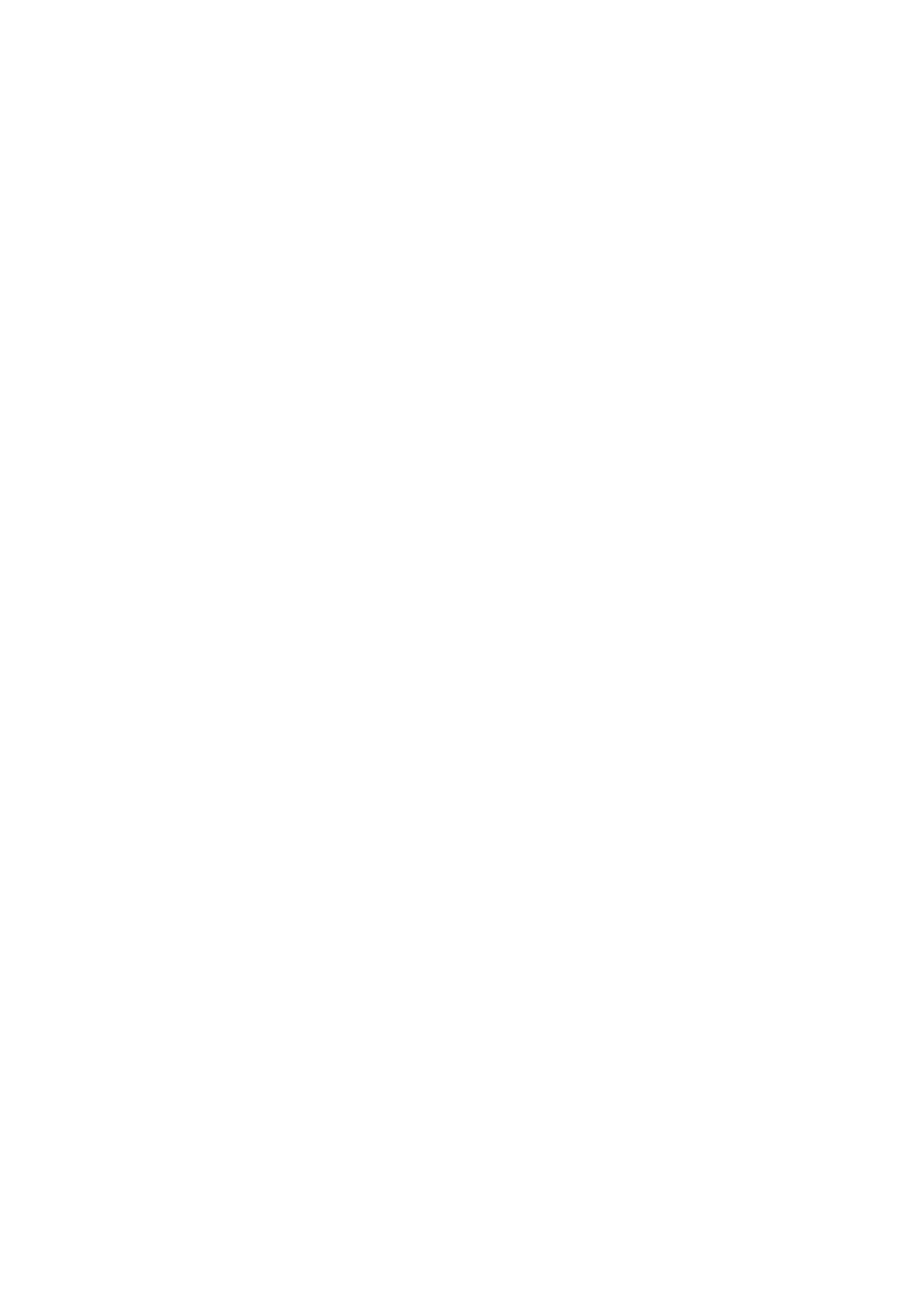raised to the c' power. If the two equalities hold, V is convinced of the validity of the signature (assuming it is known that the secrets of V were not used in forming the signature).

Turning now to FIG. 4, a preferred embodiment of a 5 designated-confirmer-like private proof will now be described in detail. It may be thought of as a transaction in which party V is convinced by party P that a signature could be confirmed by party C.

10 Box 401 begins by showing the creation by C of a private key y at random and the dissemination of the corresponding public key to parties P and V as message [4.0]. Of course there are many ways of getting this public key to P and V.

Box 402 shows how P forms the signature, based in part  $15$ on the public key issued in box 401, comprising messages [4.1] through [4.7], that will be verified by V. Three values are created at random: buff b and value w, both much as in FIG. 3; and the value v chosen as an exponent, as is w. Message  $[4.1]$  is just the generator g raised to the w power.  $20$ Message  $[4.2]$  is the public key, formed by C in box 401, raised to the w power. Message [4.3] is also the public key, but this time raised to the v power. Message [4.4] is simply the value b. The challenge c is formed just as in box 302, by applying the trap door function to b and x-or'ing the result  $_{25}$ with the hash of  $[4.1]$  through  $[4.3]$ . Message  $[4.5]$ , essentially like [3.5] but with v substituted for y, is the sum of the value w and the product of the values c and v, with the output reduced modulo q. Message [4.6] is just g raised to the v power. Message [4.7] is shown as an ordinary digital sig-30 nature creating operation s, corresponding to a public key of P not shown for clarity. The value signed by s is shown for clarity as the result of an exclusive-or operation. One input to the x-or is the message m, just as in FIG. 3, to be signed. The other input is the result of applying an invertable 35 "cryptographic" function, as described in the above referenced "Designated confirmer signature systems," to the pair of values g raised to the v power and g raised to the power v times y. It will be appreciated that this technique is a generalization of the exemplary embodiments employed in  $_{40}$ that reference.

Box 403 is the verification by V of the signature comprising the messages [4.1] through [4.7] received form V, corresponding to the public key of C. The temporary value c' is formed, much as c was formed by P, as the exclusive-or  $_{45}$ of an image under t and one under f. The argument for t is message [4.4] received; that for f is the triple [4.1], [4.2], [4.3]. Two equalities, of similar form to those of box 303, are verified. The left-hand-sides, respectively, are  $g$  and  $[4.0]$ , each raised to the  $[4.5]$  power. The fight-hand-sides are,  $\zeta_0$ respectively, [4.6] raised to the c' the quantity times [4.1]. and [4.3] to the c' the quantity times [4.2]. Finally, V verifies the signature by P issued as message [4.7], which is denoted simply as "check [4.7] is sig on," since this could be any sort of public key signature technique, as already mentioned. The 55 value signed is the exclusive-or of the basic message m and the invertable cryptographic function h applied to [4.6] and [4.3]. If these three conditions are met, V accepts the process as convincing that C could confirm the signature on m by P.

As would be obvious to those of ordinary skill in the art. 60 there are many essentially equivalent orders to evaluate expressions; ways to evaluate expressions; ways to order expressions, tests, and transmissions within flowchart boxes; ways to group operations into flowchart boxes; and ways to order flowchart boxes. The particular choices that have been 65 made here are merely for clarity in exposition and are sometimes arbitrary. Also the order in which messages are

generated within a box and sent may be of little or no significance.

It will also be obvious to those of ordinary skill in the art how parts of the inventive concepts and protocols herein disclosed can be used to advantage without necessitating the complete preferred embodiment. This may be more fully appreciated in light of some examples: Pivoted challenges could be used without commits or for other purposes altogether. Public keys could simply be issued along with signatures. Interaction could be used to allow the intended recipient to supply some of the values used in a proof. And the need for preparation, transmission, and verification of data may be reduced by other partial or related proofs known and/or obtained from other sources.

Certain variations and substitutions may be apparent to those of ordinary skill in the art. For example: Most practical trap-door functions or even signature schemes that allow existential forgery could be applied instead of the RSA systems used as an example. And any scheme for involving multiple confirmers could be used.

While these descriptions of the present invention have been given as examples, it will be appreciated by those of ordinary skill in the art that various modifications, alternate configurations and equivalents may be employed without departing from the spirit and scope of the present invention.

What is claimed is:

1. In a cryptographic proof system, in which a prover party is to convince a recipient party of an assertion, the improvement comprising the steps of:

- performing at least a first cryptographic operation by said prover party in preparing a first proof of said assertion for said recipient party;
- possessing, by said recipient party, of trap-door information corresponding to said first cryptographic operation: and
- all such that (1) said proof is substantially convincing to said recipient party; and (2) said trap-door information substantially allows said recipient party, having said assertion but without having received said first proof, to develop at least a substantially equivalent proof of said assertion, thereby substantially obscuring at least which of said prover and said recipient parties originated said first proof from parties other than said prover and said recipient parties.

2. In the method of claim 1, said recipient being able to develop substantially equivalent proofs of false assertions.

3. In the method of claim 1, said proof being of the validity of a signature corresponding to a public key of at least one signature party, and said proof allowing a proof by said at least one signature party of validity when said signature is valid and allowing proof of invalidity by said signature party of said signature when an alleged said signature is invalid.

4. In the method of claim 3, said signature party being said prover.

5. In the method of claim 3, said signature party being a third party.

6. In the method of claim 3, said signature party including cooperation of at least two parties other than the recipient.

7. In an undeniable signature system, the improvement comprising the step of: completing a signature showing and a confirmation by a single message sent from the prover party to the recipient party.

8. In a designated confirmer signature system, the improvement comprising the step of: completing a signature showing and a confirmation by a single message sent from the prover party to the recipient party.